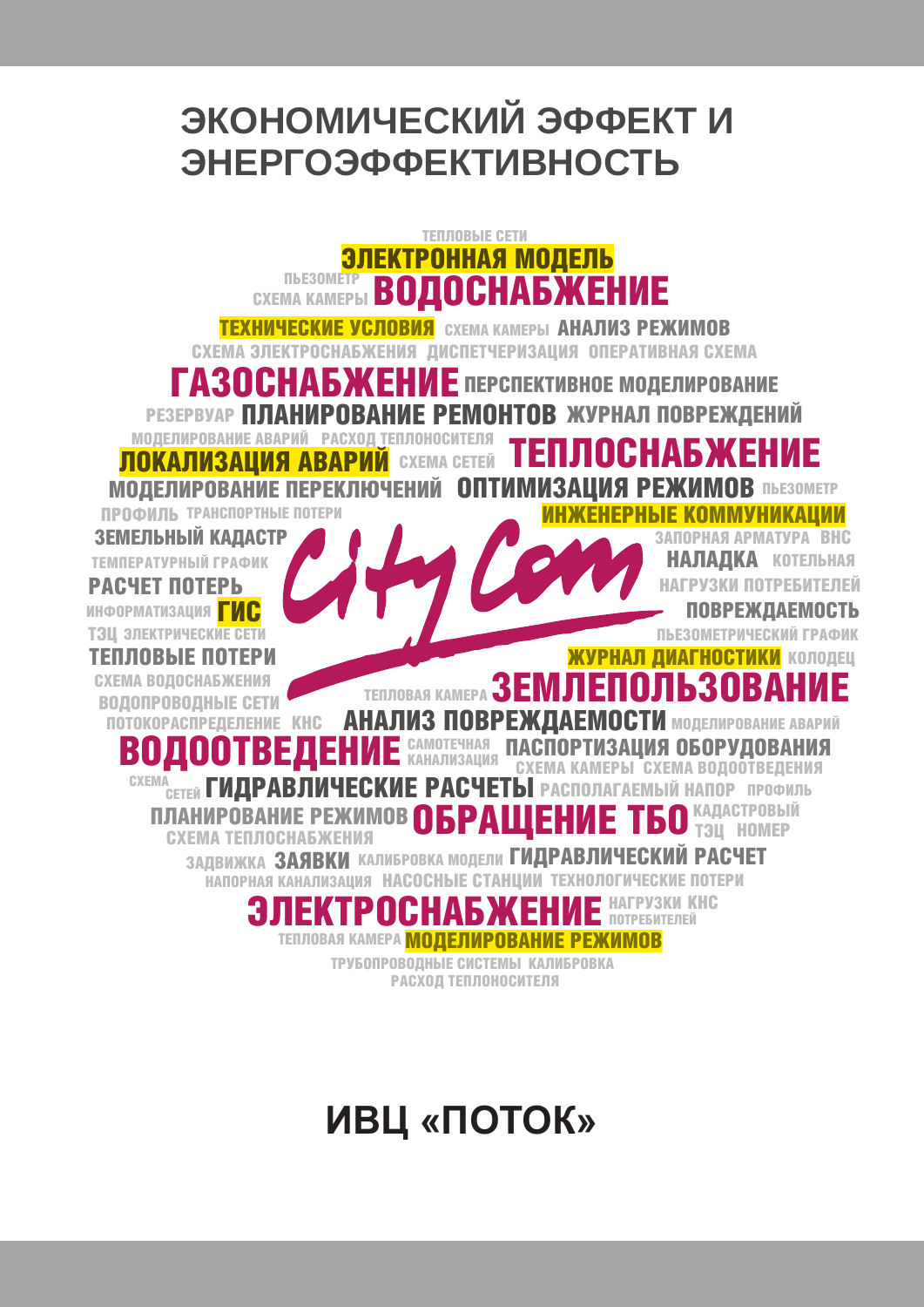### $O$  **КОМПАНИИ**

ИВЦ «Поток» - российская компания, разработчик специализированных программных решений для ресурсоснабжающих и обеспечивающих предприятий ЖКХ и энергетики, основанная в 1989 году.

Компания реализовала сотни проектов в России. Белоруссии, Казахстане, Украине, Молдове, странах Балтии и сконцентрировала лучшую отраслевую экспертизу в области управления коммунальной инфраструктурой городов и эксплуатирующих предприятий.

Уже более четверти века ИВЦ «Поток» считает своей миссией промышленные внедрения инструментария, позволяющего использовать самые современные информационные технологии для создания безопасной и комфортной среды управления городскими системами инженерных коммуникаций. Таким инструментарием является разработанная нами базовая программная платформа CityCom.

Годы совместной работы с лучшими технологами в области теплоснабжения, водоснабжения и водоотведения, газовых и электрических сетей позволили нам аккумулировать в прикладной среде CityCom профессиональные знания нескольких поколений ведущих отраслевых специалистов.

На сегодняшний день программные продукты линейки CityCom являются экспертными системами высочайшего уровня в своих предметных областях.



### **CityCom** помогает развитию инженерной экспертизы на предприятии. ПОЗВОЛЯЕТ УЛУЧШИТЬ ЭКОНОМИЧЕСКИЕ ПОКАЗАТЕЛИ, СНИЗИТЬ АВАРИЙНОСТЬ И ДРУГИЕ ЭКСПЛУАТАЦИОННЫЕ РИСКИ

Не секрет, что многие предприятия коммунальной инфраструктуры и муниципалитеты испытывают нехватку квалифицированных кадров на самых сложных и ответственных участках работы. Такими участками, в частности, являются системы обеспечения городов водой, теплом, электричеством и газом.

Статистика анализа аварий последних лет говорит о том, что основной причиной нештатных ситуаций, наряду с изношенностью сетей, является человеческий фактор. Использование решений на платформе CityCom позволяет специалистам за короткий срок восполнить нехватку опыта и избежать множества ошибок, часть из которых может привести к серьезным авариям и чрезвычайным ситуациям.

### МЫ ГАРАНТИРУЕМ ТЕХНОЛОГИЧЕСКИЙ РЕЗУЛЬТАТ И ЭКОНОМИЧЕСКУЮ ЭФФЕКТИВНОСТЬ ВНЕДРЕНИЯ

Это не просто громкое заявление, а статистика нашей работы по отраслевой информатизации на протяжении многих лет.

Нам удалось отработать технологию поэтапной реализации информационных проектов, обеспечивающую почти стопроцентную результативность. Практически все наши контракты заканчиваются успешными внедрениями, а CityCom становится неотъемлемой частью повседневной работы десятков сотрудников разных подразделений.

Мы рады, что неформальное сообщество пользователей и экспертов CityCom растет с каждым годом, и вместе с тем все современнее и совершеннее становится инструментарий, который мы разрабатываем.

Присоединяйтесь, и Вы увидите, что многие сложные проблемы решаются проще, эффективнее и дешевле, чем это может показаться.

Генеральный лиректор ИВЦ «Поток»

Receit

**Evesep** Арсен Рудольфович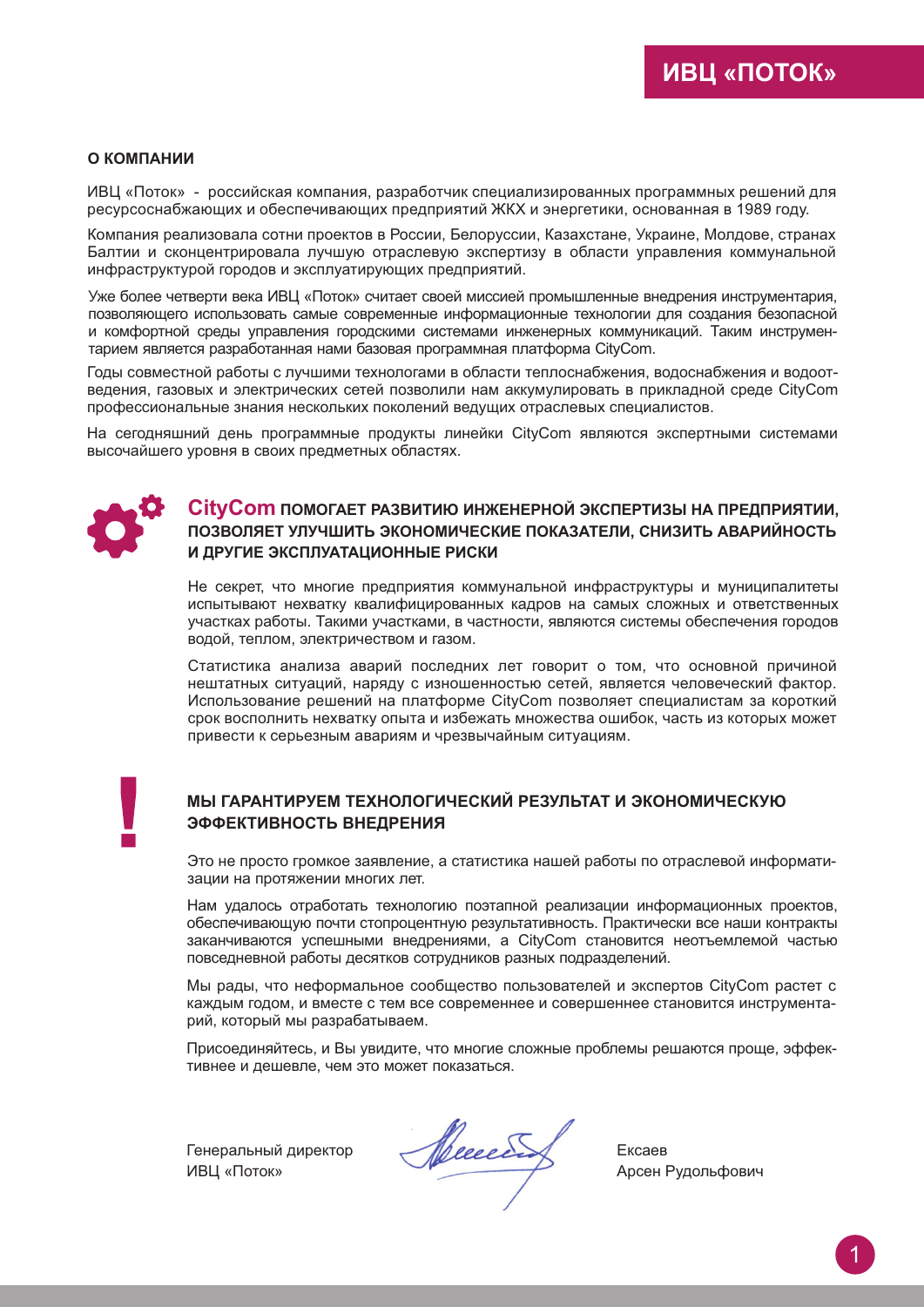

Реализация информационных проектов на платформе CityCom и создание электронных моделей производственного назначения (ЭМПН) для ресурсоснабжающих предприятий и МУНИЦИЛАЛИТЕТОВ ПОЗВОЛЯЕТ ЗА 1-2 ГОДА ПОЛНОСТЬЮ ОКУПИТЬ ЗАТРАТЫ И НАЧАТЬ ПОЛУЧАТЬ ПОЛОЖИТЕЛЬНЫЙ ЭКОНОМИЧЕСКИЙ ЭФФЕКТ ОТ ВНЕДРЕНИЯ.

### СНИЖЕНИЕ АВАРИЙНОСТИ

Значительное снижение аварийности в системах тепло- и водоснабжения при минимальных затратах - за счет автоматизированной разработки обоснованных программ точечных ремонтов участков сетей и оборудования, имеющих наименьший фактический ресурс. Средняя оценка снижения аварийности -10..15% в год в течение первых шести лет, с дальнейшей стабилизацией на минимальном уровне.



### ОТКЛЮЧЕНИЕ И КОНСЕРВАЦИЯ ИЗБЫТОЧНЫХ МОЩНОСТЕЙ

В системах водоснабжения вывод из эксплуатации и консервация «лишних» насосных станций, высвобождающихся в результате оптимизации режимов и проведения обоснованных программ наладочных мероприятий обеспечивает годовой экономический эффект порядка 20 млн. руб. по каждой ВНС 2-го подъема и около 3 млн. руб. по ВНС 3-го подъема.

Применение инструментов оптимизации и наладки сетей в системах теплоснабжения во многих случаях позволяет отказаться от строительства новых теплогенерирующих мощностей, а также вывести из эксплуатации избыточные и неэффективные источники тепла.



### УМЕНЬШЕНИЕ ПОТЕРЬ ВОДЫ И ТЕПЛА

Применение имеющихся в CityCom инструментов оптимизации систем водоснабжения позволяет снизить потери чистой воды до уровня 6-8% за несколько лет. Эффект достигается за счет комплекса мер по снижению давления на ВНС второго подъема и в сетях (при обеспечении нормативных параметров режима у потребителей) и уменьшения количества порывов и утечек. В системах теплоснабжения снижение тепловых потерь обеспечивается средствами оптимизации теплогидравлических режимов работы сетей.

### ЭКСПЕРТНЫЕ ВОЗМОЖНОСТИ

ОТРАСЛЕВЫХ ПРИЛОЖЕНИЙ ПОВЫШАЮТ КВАЛИФИКАЦИЮ ПЕРСОНАЛА И ПОЗВОЛЯЮТ ТОЧНО ПРОГНОЗИРОВАТЬ ПОСЛЕДСТВИЯ ДЕЙСТВИЙ ИЛИ СОБЫТИЙ

Ответы на множество вопросов «Что будет. если...?» с использованием ЭМПН в качестве «тренажера диспетчера» позволяют в кратчайшие сроки изучить сеть как объект управления, в точности и с документальным обоснованием оценить последствия тех или иных управляющих воздействий, направленных на изменение режимов, а также на предупреждение либо ликвидацию аварийных ситуаций.

### ЭКОНОМИЯ ЭЛЕКТРОЭНЕРГИИ

За счет использования инструментов разработки наладочных мероприятий и оптимизации режимов работы сетей экономия электроэнергии на перекачку по сетям объемов чистой воды и теплоносителя составляет от 5% до 25%.

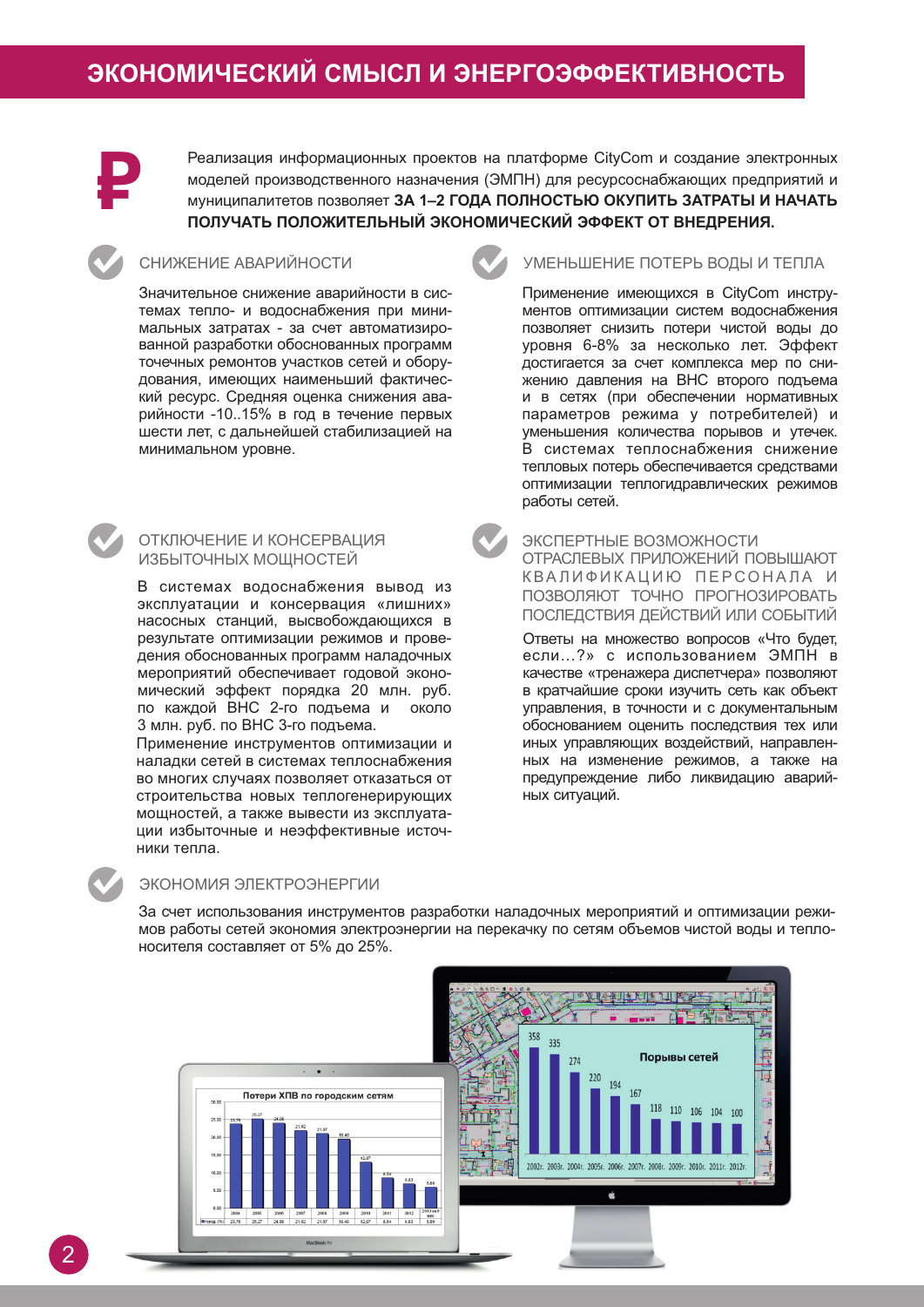### РЕШЕНИЕ ПРОИЗВОДСТВЕННЫХ ЗАДАЧ С ПЛАТФОРМОЙ CityCom

Самыми сложными и одновременно востребованными являются задачи информатизации, связанные с эксплуатацией систем ресурсоснабжения и безопасностью инженерной инфраструктуры.

### АРХИТЕКТУРА ПЛАТФОРМЫ CityCom всегда позволяет адаптировать РЕШЕНИЕ ПОД КОНКРЕТНУЮ СПЕЦИФИКУ, ТРЕБОВАНИЯ И ПОЖЕЛАНИЯ ЗАКАЗЧИКА

Нами создан специализированный инструментарий для «мелкомодульной сборки» конечной информационной системы из обширного набора типовых компонент. В результате при внедрении CityCom есть возможность учесть практически любые особенности города или предприятия.



### НАИБОЛЕЕ ВОСТРЕБОВАНЫ ТАКИЕ ЗАДАЧИ, РЕШЕНИЕ КОТОРЫХ ПОВЫШАЕТ УРОВЕНЬ ТЕХНОЛОГИЧЕСКОЙ БЕЗОПАСНОСТИ И/ИЛИ ПРИВОДИТ К ЭКОНОМИИ **СРЕДСТВ**

ГИС С РАСШИРЕННЫМИ ТЕХНОЛОГИЧЕСКИМИ ВОЗМОЖНОСТЯМИ

Полнофункциональная ГИС с послойным графическим представлением инженерных сетей, привязанным к плану городской территории и адресному реестру. Возможности ассоциирования документов и мультимедийных материалов, журналирования событий позволяют обеспечить предприятию, городу и ЕДДС полноценную оперативную информационную поддержку.



#### РАСЧЕТЫ И ОПТИМИЗАЦИЯ РЕЖИМОВ РАБОТЫ ИНЖЕНЕРНЫХ СЕТЕЙ

Ситуационное моделирование режимов работы сетей водоснабжения, водоотведения, теплоснабжения, газоснабжения и электроснабжения.



### ПАСПОРТИЗАЦИЯ И ВЕДЕНИЕ РЕЕСТРОВ ИНЖЕНЕРНЫХ КОММУНИКАЦИЙ И ОБОРУДОВАНИЯ

Базы данных паспортизации сетей и оборудования, полный реестр всех инженерных сетей в одном формате. Возможность визуализации режимов функционирования всех видов сетей в едином информационном пространстве CityCom.

МОДЕЛИРОВАНИЕ И ЛОКАЛИЗАЦИЯ АВАРИЙ В ИНЖЕНЕРНЫХ КОММУНИКА-**UMRX** 

Решение задачи разработки планов мероприятий по предупреждению и ликвидации последствий аварийных ситуаций - с применением электронного моделирования.



### **ɈɋɈȻɕȿ ȼɈɁɆɈɀɇɈɋɌɂ ɂɇɋɌɊɍɆȿɇɌȺɊɂə Cityɋom**

ОБЕСПЕЧЕНИЕ РЕЖИМА СЕКРЕТНОСТИ

Обеспечение требований к режиму секретности в части ограничения доступа к схемам сетей по критерию численности или площади покрываемой территории – без ущерба для полносвязного электронного моделирования.

ПЛАНИРОВАНИЕ ОПТИМАЛЬНЫХ ПРОГРАММ ПРЕДУПРЕДИТЕЛЬНЫХ PEMOHTOB,

основанных на обработке накопленных данных и строгих расчетах, а не на предположениях и интуиции.



### ВЕДЕНИЕ ЖУРНАЛОВ И АНАЛИЗ АРХИВОВ:

дефектов и повреждений, заявок, выполненных работ, использования машин и механизмов, диагностики, параметров режима и др., с привязкой к схеме сетей и графическим отображением событий.

### **ИНТЕГРАЦИЯ**

с любыми внешними информационными системами, АСУ ТП, АСДУ, ГИС ЖКХ и т.д.